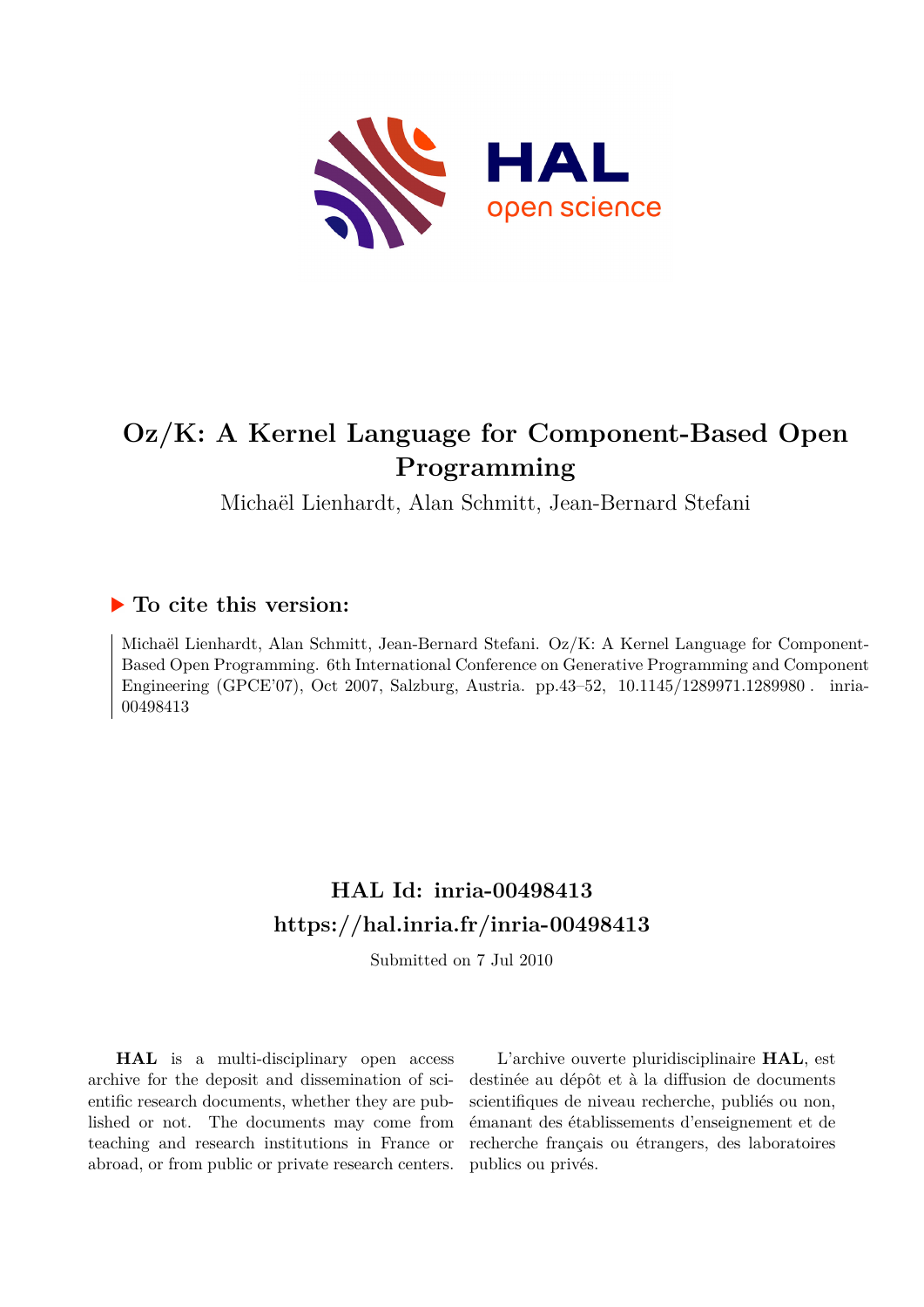# OZ/K: A Kernel Language for Component-Based Open Programming

Michael Lienhardt

Université Grenoble I, France michael.lienhardt@inrialpes.fr

Alan Schmitt INRIA, France alan.schmitt@inrialpes.fr Jean-Bernard Stefani

INRIA, France jean-bernard.stefani@inrialpes.fr

# Abstract

Programming in an open environment remains challenging because it requires combining modularity, security, concurrency, distribution, and dynamicity. In this paper, we propose an approach to open distributed programming that exploits the notion of locality, which has been used in the past decade as a basis for several distributed process calculi such as Mobile Ambients,  $D\pi$ , and Seal. We use the locality concept as a form of component that serves as a unit of modularity, of isolation, and of passivation. Specifically, we introduce in this paper OZ/K, a kernel programming language, that adds to the OZ computation model a notion of locality borrowed from the Kell calculus. We present an operational semantics for the language and several examples to illustrate how OZ/K supports open distributed programming.

*Categories and Subject Descriptors* D.3.1 [*Programming Languages*]: Formal Definitions and Theory

*General Terms* Languages, Theory

*Keywords* Components, Locality, Open Programming

#### 1. Introduction

Open environments involve distributed users that access and combine multiple services. These services interact, fail, and evolve constantly. Programming in such environments remains challenging because it requires, as pointed out in [24] by the designers of the Alice programming language, the combination of several features, notably: (i) *modularity*, the ability to build systems by combining and composing multiple elements; (ii) *security*, the ability to deal with unknown and untrusted system elements, and to enforce if necessary their isolation from the rest of the system; (iii) *distribution*, the ability to build systems out of multiple elements executing separately on multiple interconnected machines, which operate at different speed and under different capacity constraints, and which may fail independently; (iv) *concurrency*, the ability to deal with multiple concurrent events, and non-sequential tasks; and (v) *dynamicity*, the ability to introduce new systems, as well as to remove, update, and modify existing ones, possibly during their execution.

Each of these features has been, and continues to be, the subject of active research on its own. Combining them into a coherent and

GPCE'07, October 1–3, 2007, Salzburg, Austria.

Copyright © 2007 ACM 978-1-59593-855-8/07/0010... \$5.00

practical programming language, however, is still an open question, despite interesting developments in the past two decades, including languages such as Acute [29], Alice [24], ArchJava [1], Classages [20], Erlang [3], Java [4], JoCaml [13], Nomadic Pict [35], OZ [34]. Among these, Acute, Alice, and Oz (with its environment MOZART [14, 25]) provide the most extensive support for open programming, but they still fall short, we argue below, of providing enough support for isolation and dynamic reconfiguration.

In this paper, we propose an approach to open programming that exploits the notion of *locality*. This notion has been studied in several families of process calculi such as Mobile Ambients [9],  $D\pi$  [15], Klaim [5], or the Seal calculus [10]. We suggest to use the locality concept as a primitive form of *component* that can be used simultaneously as a unit of *modularity*, of *isolation*, and of *passivation* (we call passivation the ability to freeze and marshall a component during its execution). Conflating these different kinds of units into a single notion provides a way to address the different concerns of open programming with few programming constructs. Specifically, we introduce the OZ/K kernel programming language that extends the OZ kernel language with a notion of locality, called kell<sup>1</sup>, borrowed from the Kell calculus [27], together with a passivation operation, borrowed from the M-calculus [26].

With respect to OZ and MOZART, OZ/K makes a number of contributions: (i) it generalizes the pickling operation in MOZART (i.e. the ability to make values in the language persistent  $-e.g.$  for storing them in a file or for sending them in a message) to cover not only stateless values but also complete execution structures; (ii) it allows to define different distributed programming abstractions without depending on a single, pre-defined distribution semantics for the different language entities as is currently the case in MOZART; (iii) it enhances security in Oz through first-class isolation units, and the ability to program sandboxes and security wrappers; (iv) it extends the classical exception handling mechanisms in OZ with failure handling facilities that operate at the component level; and (v) it provides basic support for strong mobility and dynamic reconfiguration through passivation.

Technically, the main contributions of this paper are: (i) the introduction of an extension of the *kell* concept from the Kell calculus [27] and the Kell calculus with sharing [16], with the ability to control communication channels of subordinate kells; (ii) the introduction of a passivation operation, called *packing*, which generalizes the passivation operator of the M-calculus [26] to an execution model with a shared store and logic variables; (iii) the introduction of operations on *packed values* (values resulting from the packing of kells) that provide support for dynamic linking and component replacement; (iv) the introduction of failure handling mechanisms that can deal with thread and component-level failures; (v) a formal operational semantics for the above constructs.

Permission to make digital or hard copies of all or part of this work for personal or classroom use is granted without fee provided that copies are not made or distributed for profit or commercial advantage and that copies bear this notice and the full citation on the first page. To copy otherwise, to republish, to post on servers or to redistribute to lists, requires prior specific permission and/or a fee.

<sup>1</sup> Localities are called *kells* in a loose analogy to biological *cells*.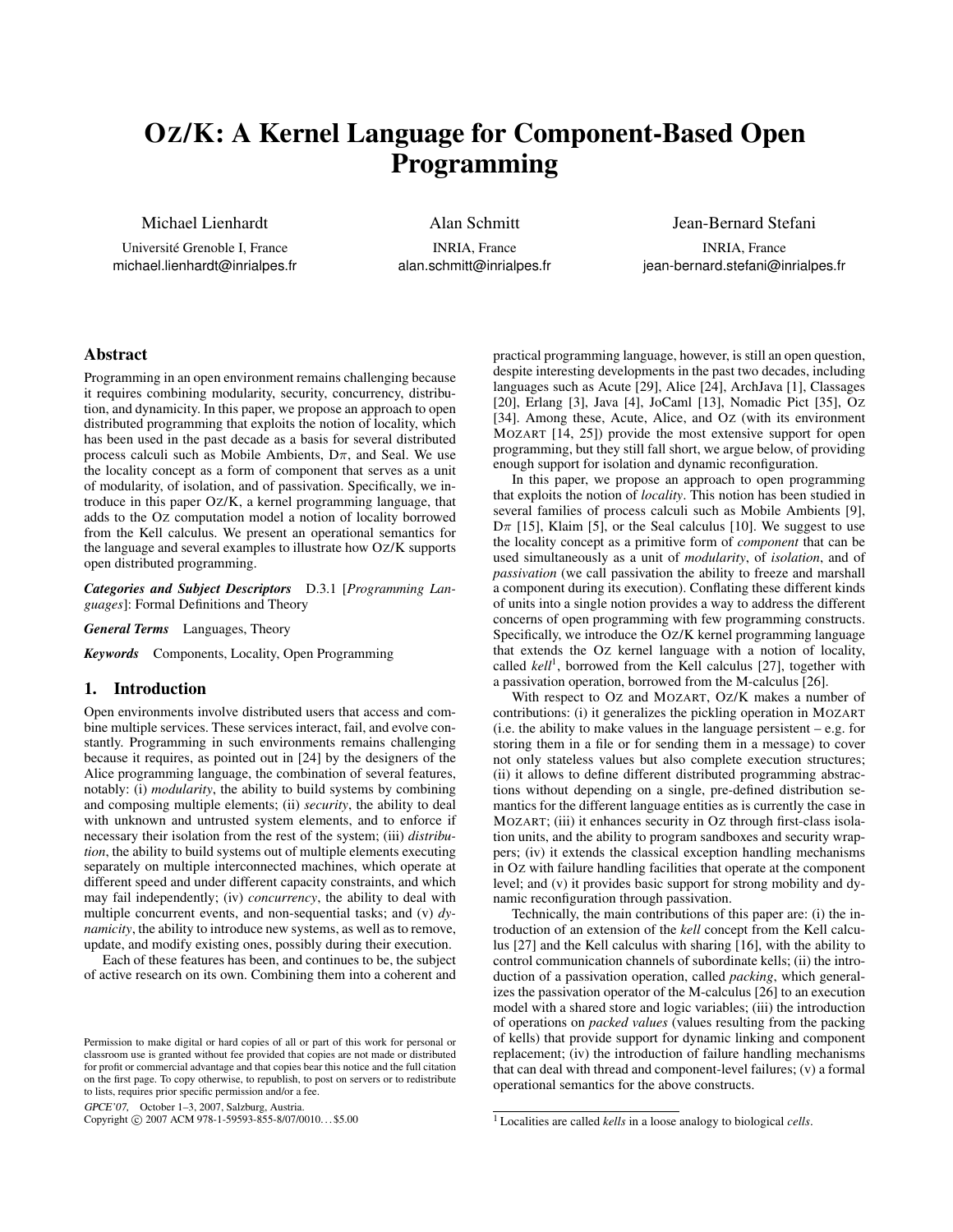The paper is organized as follows. Section 2 discusses current OZ limitations and introduces our approach. Section 3 presents informally the main concepts behind OZ/K and its syntax. Section 4 illustrates, via several examples, how OZ/K supports open distributed programming. Section 5 defines a formal operational semantics for OZ/K. Section 6 discusses related work and Section 7 concludes the paper.

# 2. Extending OZ for open programming

The OZ language and its MOZART environment already provide several features for open programming. These include in particular: first class *modules* (records that group together related language entities such as procedures) and *functors* (functions that take modules and functors as arguments, and return modules); *module managers*, that allow access to modules referenced by URLs; *pickles*, that can be used to save complete values (i.e. values that do not contain unbound variables) to files; *tickets*, that constitute references to arbitrary language entities; *connections*, that support the establishment of communication links between remote sites using tickets for cross-site references; a distributed semantics (described in [14, 25]) that assigns sites to certain languages entities such as variables, and cells, together with associated *communication protocols* tailored for achieving network transparency with the different kinds of language entities, namely stateless entities (e.g. base values, records, procedures, functors), and stateful entities (e.g. variables, cells). Despite these features, we can single out three main areas where OZ and MOZART fall short of supporting open programming: isolation, support for dynamic reconfiguration, and distribution semantics.

*Isolation.* Systems operating in an open environment should be ready to deal with unknown, potentially malicious components. A basic strategy to deal with untrusted components is to set up *sandboxes*, as formalized e.g. by the notion of *wrappers* in the Boxed- $\pi$  calculus [31]. A sandbox is an execution context that isolates encapsulated computations from the rest of their environment, and that prevents unwanted or suspicious communication attempts. More generally, isolating different parts of a running system from one another is required for performance isolation and for preventing denial of service (e.g. to prevent a component interfering with the execution of another one merely through inordinate resource consumption).

The current OZ language and its MOZART environment fail to support sandboxes formalized as Boxed- $\pi$  wrappers, which allow a strict control of communications between a module or component and its environment. For instance, while it is possible, through the subclassing of the base MOZART module manager, to forbid a downloaded module to access local resources on installation, it is not possible to control the communication of a module with its environment while it executes, and thus to prevent it from discovering – and accessing – forbidden resources in the process.

*Support for dynamic reconfiguration.* An open distributed environment is a highly dynamic one, where failures, updates, adaptations, and unplanned changes can occur all the time. A language for open distributed programming should provide the means to change a system's structure and behavior on-the-fly, with no need to stop the whole system in order to perform modifications. Dynamic reconfiguration typically involves: the ability to circumscribe the part of a system which needs changing (the *target*); the ability to suspend the execution of the target in a well-defined state; the ability to replace the suspended target by a different subsystem.

The higher-order character of the OZ language allows to program systems as collections of components (e.g. in the form of *port objects* as described in [34]), and to program these components so that their behavior include some operation to change their state (see for instance the upgradable compute server in Chapter 11 of [34]). However, it is not possible to suspend the execution of a component or to delete it (e.g. if some unwanted behavior like unwarranted resource consumption is detected), unless such behavior is already part of the component program. Thus replacing a faulty or malicious component that does not support the appropriate update behavior is not possible in OZ. In addition, it is not possible to capture as a value the state of an ongoing execution (e.g. to take a checkpoint or to reinstate a failed system from a saved checkpoint).

*Distribution semantics.* An open environment is essentially heterogeneous, with a wide variety of networks and protocols, supporting different communication semantics and providing different guarantees. Furthermore, depending on the application, different levels of distribution transparency and different views of a networked infrastructure may need to be provided. For instance, a deployment application will likely require an explicit view of the individual sites in the target network, so as to control the placement, installation, and configuration of different software components on different sites. This view may be quite detailed, depending on deployment requirements. For instance, one could consider separate spaces for different users, separate component containers for different applications, different tiers in site clusters, with different interconnection schemas, different sub-networks for fault-tolerance and enhanced performance, etc.

It is this very diversity that has lead the designers of the Acute language to abstain from incorporating in their language any specific means of remote interaction. In their words, "a generalpurpose distributed programming language should not have a builtin commitment to any particular means of interaction" [30, 28]. The current MOZART environment relies on a predefined distribution semantics. We wish to avoid that dependency to keep in line with the above philosophy, and, in contrast to Oz and MOZART, to allow the definition of a distribution semantics and its supporting protocols within the language itself.

*Our approach.* To deal with the above issues, we extend the OZ kernel language with a locality construct. The aim is to provide a small and uniform formal basis for open programming capabilities that subsume those of the MOZART environment. As a consequence, open programming features in MOZART which are not expressible in the OZ kernel language (e.g. distribution protocols, or module placement), can now be defined in OZ/K. The OZ kernel language is built using a layered approach, with successive layers adding expressive power and capabilities. The first layer combines logic variables and higher-order procedures. The second layer adds explicit concurrency, in the form of threads. The third layer adds explicit state, in the form of updatable memory cells. The last layer adds lazy execution, in the form of by-need triggers. Our approach adds a new layer to the language, consisting of three main features: (i) a primitive form of component, which we call *kell*; (ii) a primitive operation for passivating kells, which we call *packing*; and (iii) a set of primitive operations for communication between kells, and for manipulating packed values.

A kell acts as a unit of modularity (kells encapsulate data and behavior behind well defined interfaces, called *gates*), a unit of isolation (a kell may fail independently of other kells, and a kell can act as a sandbox for its *subkells*, i.e. for kells that it contains), and a unit of reconfiguration (a kell can be passivated, independently from other kells, then moved, replaced, or deleted). The conflation of these different units in the single notion of kell is the key element of our approach. A kell encapsulates both *activity*, in the form of threads and other (sub) kells, and *state*, in the form of a private data store. Kells can thus be understood as hierarchically organized components, with the same granularity as port objects or active objects in OZ.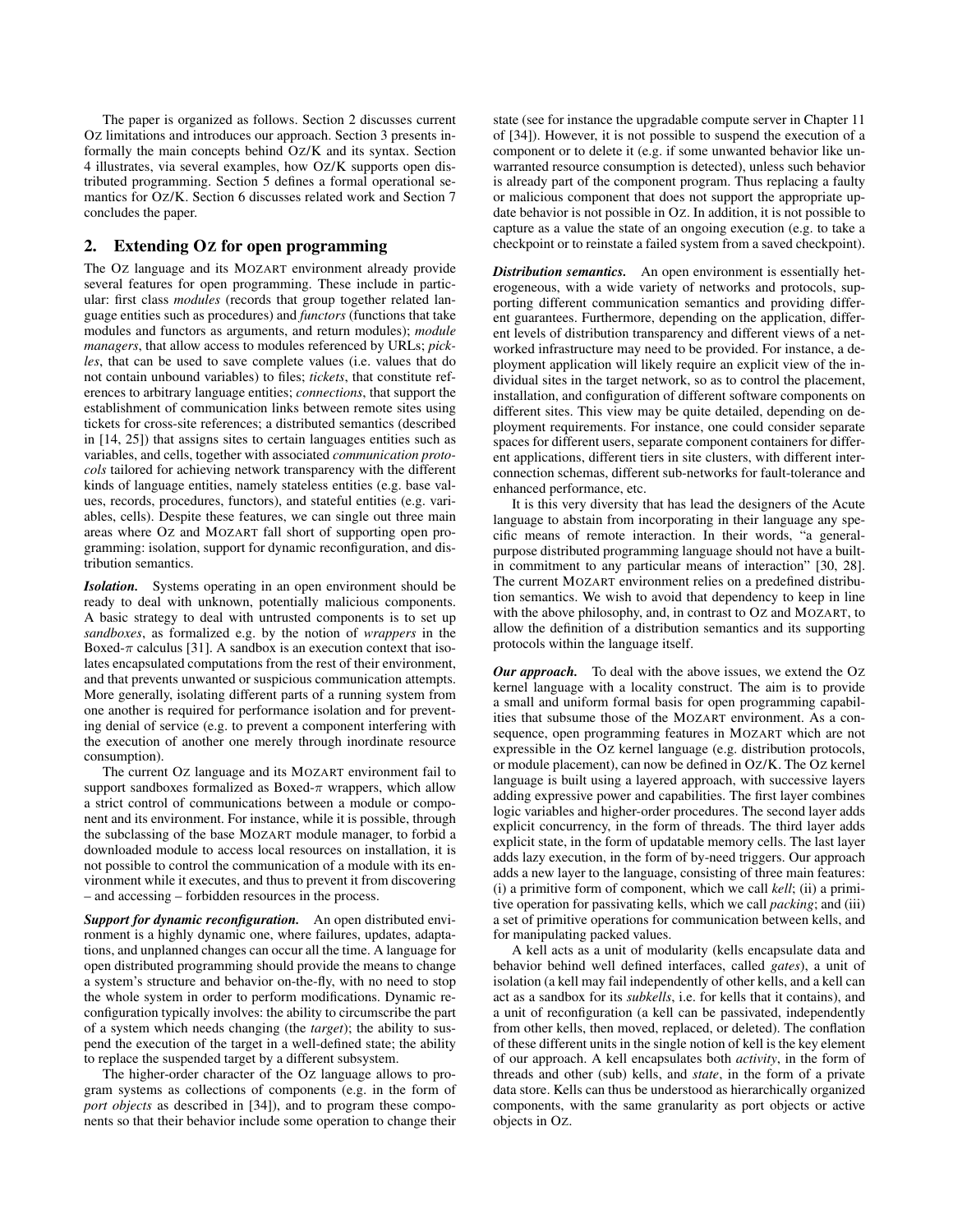In order to achieve isolation, means of communication between kells are restricted to the emission and receipt of messages on *gates*, which are similar to channels in the (synchronous)  $\pi$ -calculus. As a consequence, logic variables, memory cells, and by-need triggers remain private to a kell and cannot be shared between different kells. This design choice is similar to the one made in the Erlang language, where processes, which are the unit of modularity and isolation, only communicate through mailboxes. It is also similar to the one made in the E language, where vats, which are units of concurrency and isolation, only communicate through asynchronous message exchanges (with futures). There are several reasons for this choice, including those well-documented in disfavor of shared state concurrency (see e.g. [18], [2] for a discussion in the context of the Erlang language ). The overarching consideration in OZ/K is to avoid any form of shared state between kells to guarantee isolation.

OZ/K does not come equipped with a predefined distribution semantics. Instead, kells provide a basic notion of separation, from which different forms of remote interaction can be built, in line with the Acute philosophy discussed above. Communication on gates, which takes the form of atomic rendez-vous, should thus be seen as local communication. Remote interaction in OZ/K can be modeled by a program mediating communications between two or more peer kells (communication can take place via gates between a thread situated in a kell and a thread situated in the immediate parent kell).

One may ask why we did not consider adding this last layer to OZ as a library instead of language extension. The reason can be given as a three-pronged argument: (i) we wish to have a simple formal semantics for our kernel language; (ii) we consider that a library ought to be programmable (even if not actually implemented) in terms of its host language, so as to avoid introducing constructs that are not definable in the host language semantics; (iii) the isolation achieved by kells, and the passivation operation cannot strictly be expressed in OZ. Consideration (ii) ensures that different forms of remote interaction can be defined and understood by OZ/K programmers as programs that relay information between peer kells.

#### 3. Syntax and overview

The OZ/K kernel language is built as a conservative extension of the OZ kernel language as formally described in chapter 13 of [34]. We first recall briefly the main constructs of the OZ kernel language, and then present the OZ/K-specific constructs. For more information on OZ and its supporting MOZART environment, please refer to [34].

#### 3.1 OZ core

The basis for Oz/K is the Oz kernel language [14, 25, 34], featuring logic variables (single assignment variables), higher-order procedures, memory cells (which support multiple assignments), exception handling, concurrent threads, and by-need synchronization. We just present here the constructs of OZ which we use in our programming examples, the full language description may be found in the references above. The OZ execution model consists of *dataflow threads* that operate on a *shared store*. Threads contain *statement* sequences and communicate through shared references in the store.

The syntax of the OZ kernel language constructs we use in this paper is given in Table 1, where S and its decorated variants denote statements; P, X, Y, C, and their decorated variants denote variable identifiers; v denotes base values (integers and literals – i.e. names or atoms); and  $J$  denotes patterns.

*Variables and values.* The store includes *logic variables* (or *variables*, for brevity) that can be bound or unbound. An unbound vari-

| $S ::=$ skip                                     | empty statement              |
|--------------------------------------------------|------------------------------|
| S1 S2                                            | sequential composition       |
|                                                  |                              |
| $thread{X}$ S end                                | thread creation              |
| local X1  Xn in S end                            | <i>variable introduction</i> |
| $X = Y$                                          | <i>imposing equality</i>     |
| $X = V$                                          | binding to base value        |
| $X = 1(f1:X1fn:Xn)$                              | binding to record            |
| if X then S1 else S2 end                         | branch statement             |
| case X of J then S1 else S2 end pattern matching |                              |
| {NewName X}                                      | name creation                |
| proc(P X1  Xn) S end                             | <i>procedure definition</i>  |
| $\{P \quad X1 \quad \ldots \quad Xn\}$           | procedure call               |
|                                                  |                              |

Table 1. Syntax: Oz core

able does not yet refer to a value. A bound variable X refers to a definite value, which can be a base value (an integer, an atom, or a name), or a record. Atoms are values whose identity is determined by a sequence of printable characters. A record takes the form l(f1:X1 ..... fn:Xn), where l is the *label* of the record, f1,...,fn are the *features* of the record, and variables X1,...,Xn (which can be bound or unbound) are the *fields* of the record. Assuming  $R$  is a record with feature  $f$ , record selection is written R.f (i.e. if  $R = 1$  (...  $f: X$  ...), then R.f evaluates to X). Tuples are records with consecutive integer features, starting with 1. A tuple lab(X1 ... Xn) corresponds precisely to the  $record$  lab $(1:X1$  ...  $n:Xn$ ).

New variables are introduced with the statement:

#### **local** X1 ... Xn **in** S end

where S is an arbitrary statement, and  $X1, \ldots, Xn$  are the *n* new variables being introduced<sup>2</sup>. Variables are introduced unbound. To bind a variable to a value, one can use equality statements of the forms (where  $\nu$  is an arbitrary base value, and  $X1, \ldots, Xq$  are variables):

$$
X = V \qquad X = l(f1:X1 \ldots fq:Xq)
$$

Note that in statement:  $X = 1(f1:X1 ... fq:Xq)$  variables X1,...,Xq may be unbound. Two variables X and Y can be constrained to be bound to the same value through the statement  $X = Y$ (unifying the two values if X and Y are already bound).

*Names.* Names are unforgeable constants that are typically used to identify, and refer to, various execution entities, such as procedures and threads. There are three special names with reserved keywords: **unit**, **true**, and **false**. Names **true** and **false** denote the boolean values true and false, respectively. The name **unit** is typically used as a synchronization token. Names are created with the statement:{NewName N} which binds the variable N to a fresh name, guaranteed to be unique among OZ/K computations.

*Procedural abstraction.* A procedure definition takes the form:

**proc**{P X1 ... Xn} S **end**

where the variable  $P$  is bound to the newly created procedure, the identifiers  $X1$  ... Xn correspond to the formal parameters of the procedure, and S is a statement that constitutes the body of the newly created procedure. The scope of the identifiers  $X1$  ... Xn is the body S of the procedure. Note that formal parameters of a

<sup>&</sup>lt;sup>2</sup> We adopt the Oz syntactic constraint that variables start with an upper case letter. A lexical token that is not a keyword and that starts with a lower case letter is deemed to be an atom. Thus Var is an identifier for a variable, whereas var denotes the atom 'var'. Keywords are written in boldface.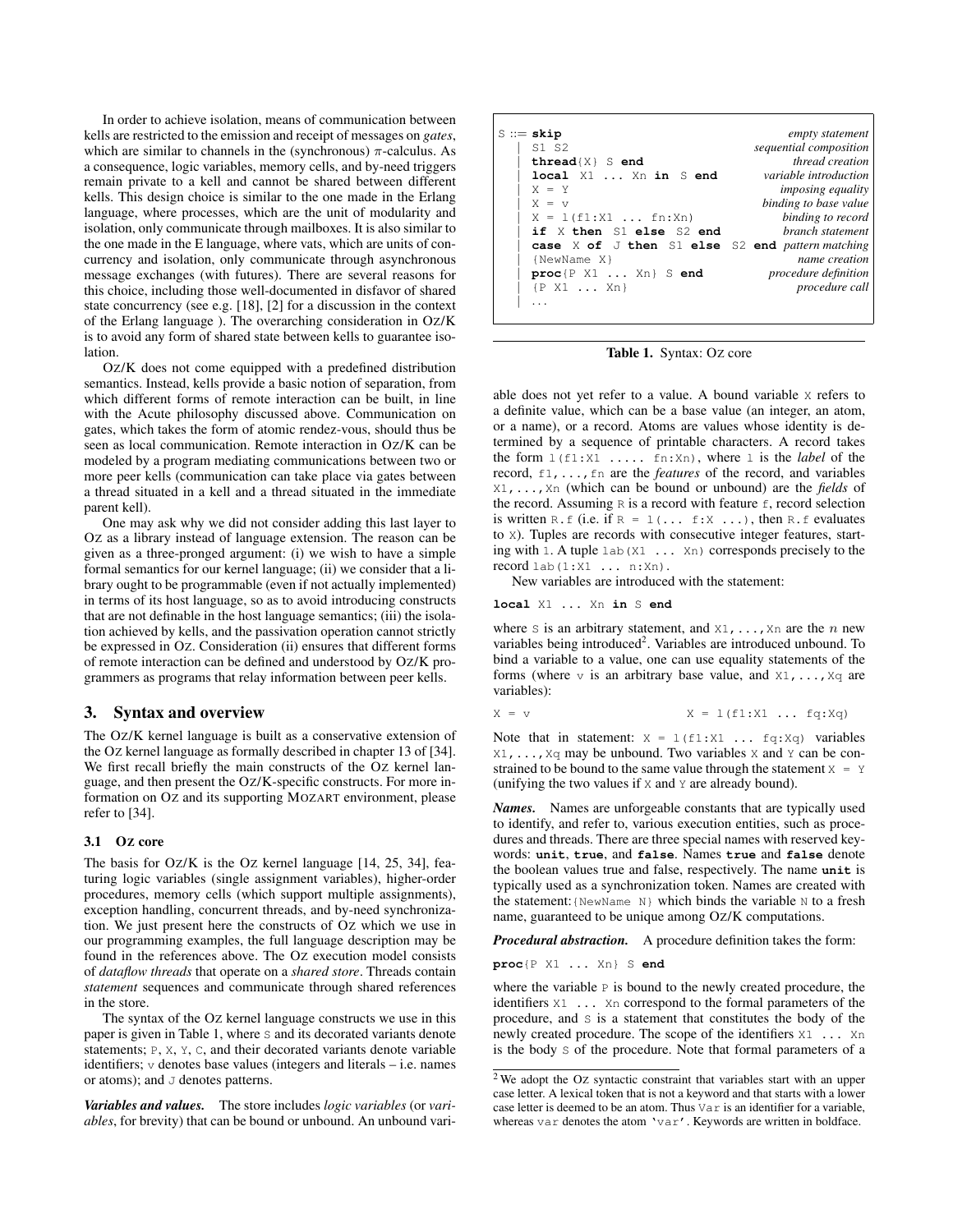procedure can be input parameters (variables bound prior to the procedure execution) or output parameters (variables bound during the procedure execution). This means that a procedure may return any number of results, including none. A call to the procedure named P takes the form: {P A1 ... An}, where A1 ... An are variables corresponding to the actual parameters of the call. Note that procedures can be higher-order, i.e. take variables bound to procedures as parameters.

**Concurrency.** Sequential composition of statement S1 with statement S2 is written S1 S2. The empty statement is **skip**. Statement **thread**{T} S **end** creates a new thread that executes statement S, and binds its (freshly generated) name to variable T.

*Control flow.* Two conditional statements from OZ are used in our examples:

```
if X then S1 else S2 end
case X of J then S1 else S2 end
```
Both constructs block until the variable  $x$  is bound. When  $x$  is bound to a value v, this value is matched against true (for the **if** construct) or J (for the **case** construct). If the match succeeds, statement S1 is executed, otherwise statement S2 is executed. For instance, if X is bound to the record  $rec(a:V1 b:V2)$ , then the statement

```
case X of rec(a:X1 b:X2)
 then {P X1 X2} else skip end
```
evaluates to {P V1 V2} (pattern variables X1 and X2 are bound during pattern matching to V1 and V2, respectively).

#### 3.2 OZ/K constructs

To the OZ core, OZ/K adds three main elements: *kells*, *gates*, and *packing*. The syntax for the OZ/K-specific constructs is given in Table 2, where K, X, Y, Z, G denote variable identifiers.

|                                    |                    | S |
|------------------------------------|--------------------|---|
| kell creation                      | $kell1\{K\}$ S end |   |
| <i>gate creation</i>               | {NewGate X}        |   |
| emitting message X on gate G       | {Send G X}         |   |
| receiving message X on gate G      | {Receive G X}      |   |
| grant kell K access to gate G      | $\{Open K G\}$     |   |
| revoke access to gate G for kell K | {Close K G}        |   |
| packing kell K                     | {Pack K X}         |   |
| unpacking packed value X           | {Unpack X Y}       |   |
| marking $X$ with names in $Y$      | {Mark X Y Z}       |   |
| get status of thread K             | {Status K X}       |   |
|                                    |                    |   |

Table 2. Syntax: OZ/K extensions

*Kells.* A *kell* is a computational location, i.e. a form of concurrent component, which associates a *named locality* to part of an OZ/K computation. Localities are organized in a tree where each node contains a (logically) private store and several running threads. Kells are created via statements of the form:

**kell**{K} S **end**

where K is bound to the (freshly generated) name of the newly created kell. Statement S corresponds to the body of the kell. Upon creation of kell K, the execution of S starts in a new thread running within K. In order to ensure isolation, S must contain only *strict* variables (except for K which is bound during the creation of the kell). Strict variables are variables which are bound to strict values, i.e. values which, recursively, do not contain unbound variables.

In effect, kells partition OZ/K computations into isolated subsets that can only communicate through *gates*. Note that strictness is not difficult to implement since it involves the same traversal of the value graph than unification.

*Gates and communication.* A *gate* in OZ/K denotes an interaction point for a kell. It is similar to a  $\pi$ -calculus channel: two kells can only communicate through a gate, and gate names can be sent across gates. A gate can be created via a call of the form: {NewGate G}. Once the gate has been created, it can be used to send values ( $\{Send G X\}$ ) or to receive them ( $\{Receive G X\}$ ).

Communication through gates is by atomic rendez-vous: a Receive statement is successful only if there is a matching Send statement available in a different thread. This mode of communication on gates, together with the isolation property, allows locality passivation (packing) to take place at any point in time during an execution. Having an atomic rendez-vous as a primitive form of communication allows to derive other forms of interaction, including ones that implement flow control between emitters and receivers. In particular, component connectors can be realized as kells that mediate communication between two or more peer kells. Only *strict* values can be sent through a gate. This restriction ensures that kells remain isolated during execution, and that gates form the only means of communication between kells. Communication on gates should be understood as local, i.e. as taking place on a single machine. Remote communication in OZ/K can be *modeled*, as illustrated in the next section, by programs that relay information between two or more peer kells, using two or more gates.

*Controlling communication.* In order to support sandboxing, kell boundaries can impose restrictions on communications. By default, communication may cross at most one kell boundary: it is allowed within a kell, and between a kell and its parent-kell. Direct communication on some gate G between two kells separated by more than one boundary is only allowed if every kell boundary crossed by the communication has this gate *open*. A gate G can be opened in the boundary of a kell  $\kappa$  by its parent-kell using the procedure call {Open K G}. Hence, to allow two sibling kells K1 and K2, children of kell K, to communicate directly on a gate G, one has to open G for both K1 and K2 via this statement in kell K:

{Open K1 G} {Open K2 G}

To make a parent kell *transparent* for some or all of its child-kells, one can use the key-word **all** to reference all the child-kells, or all the gates in a kell. For instance, the statement {Open **all all**} opens all the gates for all the children-kells of the current kell.

*Packing and unpacking.* {Pack K V} is the statement implementing passivation. It suspends the execution of the child  $\overline{K}$  of the current kell and marshalls it, together with the relevant portion of the store, in a *packed value* bound to the variable V. Packed values can be modified using the Mark operation. Specifically, {Mark V1 R V2} returns in V2 the packed value V1 modified according to the instruction given by tuple R. If  $R = gate(G1 \ G2)$ , the gate G1 is replaced in  $\nabla 2$  by G2. If R=prc(P Q), the procedure P is replaced by Q. If  $R = \text{top}(K)$ , the top-kell of the packed value is replaced by K. A side-effect of Mark is that it prevents *marked* names to be changed during unpacking of the packed value. Thus, the statement {Mark V1 gate(G G) V2} only marks gate G to prevent it being renamed when unpacking V2.

The statement  $\{Unpack \lor R\}$  can be used to unpack a packed value V. Unpacking creates an execution structure similar to the one which has been packed, with new names for its gates, kells, and procedures, with the exception of the ones which have been marked. These new names are returned in the record R, which consists of old names as features with corresponding new names as fields. A Mark operation on a packed value can be understood as a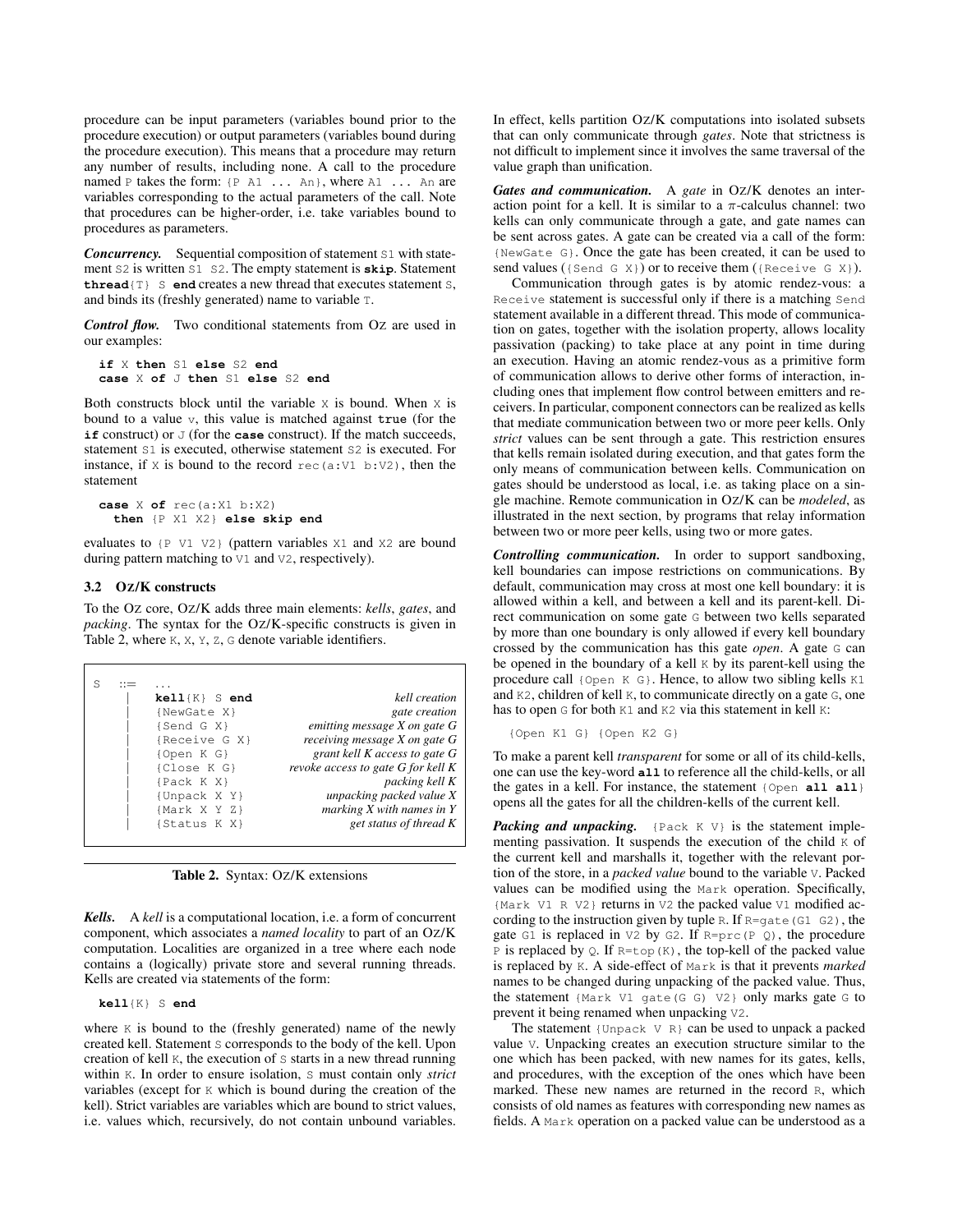dynamic linking operation that connects a kell about to be unpacked to its new environment.

*Failure handling.* Oz has only classical exception handling. In our context, we need to deal with thread-level and kell-level failures. This is made possible by the detection of thread failures, via the Status statement, which is explained in Section 5.

### 4. Open programming in OZ/K: examples

In this section, we present some simple OZ/K programs illustrating open programming in OZ/K. In the code fragments presented below, we often replace "**local** X **in** S **end**" by "X **in** S" (a licit OZ syntactic convenience).

*Distribution* As explained above, OZ/K has no built-in support for remote communications. However, because of their inherent separation, kells can be used to *model* different sites, communicating using different communication semantics.

Here is for instance a simple configuration, with two sites Site1 and Site2, running programs P1 and P2 respectively. The kell Net acts like an interconnecting asynchronous network, relaying messages from one site to another: we suppose that S1 (resp. s2) listen on the gate In1 (resp. In2) and emit on Out1 (resp. Out2).

```
kell{Site1} {P1} end
kell{Site2} {P2} end
kell{Net}
  Relay in
   proc{Relay G1 G2}
     M in
      {Receive G1 M} thread {Send G2 M} end
      {Relay G1 G2}
    end
    thread {Relay Out1 In2} end
    thread {Relay Out2 In1} end
end
```
{Open Net **all**} {Open Site1 In1}{Open Site1 Out1} {Open Site2 In2}{Open Site2 Out2}

Note that the statement {Open Net **all**} ensures that the Net is allowed to communicate on all the gates (In1, In2, Out1, Out2), with its sibling kells Site1 and Site2. On the other hand, Site1 is only allowed to communicate with its sibling Net on gates In1 and Out1. This prevents its direct communication with Site2, which is only allowed to communicate on gates In2 and Out2.

This (evidently simplistic) example illustrates how the separation between different loci of computation can be used to model a networked environment. Note that we encapsulated the network in a separate kell: this would allow us, for instance, to model failures of the Net component independent from failures of sites. A programmer can thus be provided with a semantics for distributed computation in terms of the OZ/K computation model. Importantly, this semantics can be adapted to different network environments, and arbitrary details of the supporting infrastructure revealed to the programmer, without having to change the language semantics. One can thus provide different abstractions to distributed programmers, depending on their needs, the network environment considered, and the level of distribution transparency required, as in [6].

*Modules and pickling.* The notion of kell unifies notions of software modules and components, and packing generalizes the pickling construct provided by the MOZART environment. Consider for instance the following code, where G is a gate:

**kell**{Mod} Proc Rec T **in**

```
proc{Proc Param} ... end
proc{T X} {Send G X}{T X} end
Rec = m(op:Proc){T Rec}
```
**end**

This code fragment creates a new kell which defines a unary procedure, Proc, and puts it in a record Rec which is continuously available on gate G. In effect, Rec corresponds to a simple software module that consists of just one procedure, accessed through the feature op.

Using the module is straightforward, one just has to bind to the output gate to retrieve the module and call the module's procedure:

```
{Receive G Y}
{Y.op M}
```
Importantly, kell Mod can be packed and sent to a different location (another kell), so that the module can be made available there. For instance, assuming Out is a gate on a channel to a different site, as in the distribution example, then the program

```
{Pack Mod Z}
{Send Out Z}
```
illustrates how to marshall the kell Mod using the packing operation, and how to send the resulting packed value for use of the module at a different site. Note that programs that retrieved the module prior to its packing can still use its procedure, since it has been communicated prior to packing.

*Strong mobility and dynamic linking.* The previous module example works fine as long as the client program does not move. Indeed, assume the client was running on the site S1 and is transferred to some other site S2. The client may now be required to use the module's implementation local to site S2.

We show how to change the definition of the module, which will ensure that each copy of the module dynamically retrieves the local implementation upon each call, so as to take into account possible moves of clients of the module. The module code now is:

```
kell{Mod}
 Proc Rec T P in
     proc{Proc Param} ... end
     proc{T X} {Send G X}{T X} end
     proc{P Param}
      Z in {Receive G Z}{Z.loc Param}
     end
     Rec = m(op:P loc:Proc)
     {T Rec}
end
```
As before, the procedure Proc is the local implementation of the module's functionality, and the procedure  $P$  corresponds to the front-end of the module, that retrieves at each call the local implementation of the module, and then executes the proper procedure. Using the module Mod in this case remains similar to the previous example: just access the procedure through the module's op feature. The loc feature, storing the local implementation of the procedure and is not supposed to be directly used by the client<sup>3</sup>.

Now, as the client moves from the site S1 to the site S2, the gate where the module is available changes, raising the necessity to modify the reference of the gate in the client's code. This modification of the client's code is done using the procedure mark, as shown below (we suppose that the module is available at G1 – resp.  $G2 - at site S1 - resp. S2$ :

<sup>&</sup>lt;sup>3</sup> The privacy of the  $\log$  feature can be enforced using names and procedures. See chapter 3 in [34]. A slightly more complex version would use two gates, one to send the module containing op, the other to send the local implementation.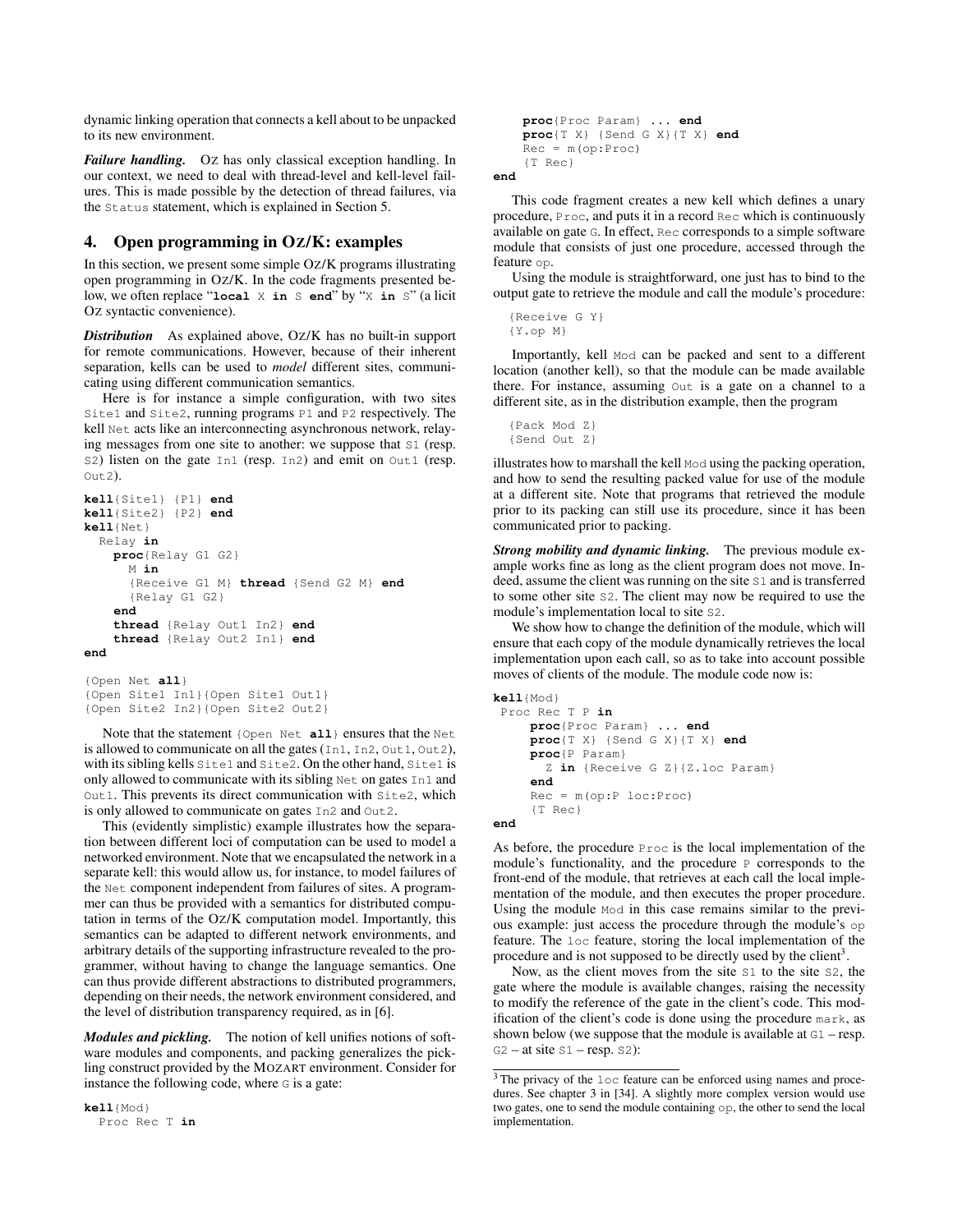```
%% Site 1
{Pack Client Z}
{Send Out1 msg(service:G1 pack:Z)}
%% Site 2
Mes K Z1 Z2 List in
{Receive In2 Mes}
case Mes of msg(service:G pack:Z) then
   kell{K}
     {Mark Z gate(G G2) Z1}
     {Mark Z1 top(K) Z2}
     {Unpack Z2 List}
   end
 else skip end
end
```
*Isolation* The kell construct allows to build configurable sandboxes. Consider the case of a plug-in of dubious origin. It is possible to isolate it in different ways.

A first approach is a straightforward application of marking and communication control. In this case, the only communication allowed by the Sandbox is on gate G, unknown initially to the plugin. Thus the plug-in must be configured to use this gate. To this end, the output gate used by the plug-in is specified under the gate feature. Using the mark procedure, it is replaced by gate G. Then the plug-in is unpacked inside a kell K, itself inside the sandbox. This double inclusion prevents any communication of the plug-in with the environment of the sandbox, apart from the ones explicitly allowed on G. This gate is opened for both kells K and Sandbox.

```
Sandbox Mes in
  {Receive In Mes}
  case Mes of msg(gate:PG plugin:Z) then
    kell{Sandbox}
     K Z1 Z2 List in
      kell{K}
        {Mark Z gate(PG G) Z1}{Mark Z1 top(K) Z2}
        {Unpack Z2 List}
      end
      {Open K G}
    end
    {Open Sandbox G}
  else skip end
```
The behavior of a sandbox can be more complex. For instance, we may allow the plug-in to request the opening of some gate for communication. The program can then check the security of such an opening, using the procedure Check, and allow it or not. In the following program, the plug-in can request a gate opening by sending on channel G a record of the form r (gate:G1 Resp:R), where  $G1$  is the gate to open and  $R$  is the gate used to give the plugin the answer of the Check procedure. The procedure Control receives the message and calls the Check procedure to validate the request. As before, the gate has to be open for kells K and Sandbox, sending a message on G0 for the later. The installation of the plug-in is done as in the previous example, launching an additional Control thread.

```
Check Control Sandbox OpenSandbox Mes G0 in
{NewGate G0}
proc{OpenSandbox}
   {Receive G0 GateName}
   {Open Sandbox GateName}
   {OpenSandbox}
 end
 thread {OpenSandbox} end
proc{Check K G1 Resp} ... end
proc{Control K G}
```

```
Mes in
    {Receive G Mes}
    case Mes of r(gate:G1 resp:R)
    then B in
      {Check K G1 Resp}
      if Resp then {Open K G1} {Send G0 G1} {Send R ok}
     else {Send R nok} end
    else skip end
    {Control K G}
end
{Receive In Mes}
case Mes of msg(gate:PG plugin:Z) then
 kell{Sandbox}
   K Z1 Z2 List G in
    {NewGate G}
    kell{K}
      {Mark Z gate(PG G) Z1}{Mark Z1 top(K) Z2}
      {Unpack Z2 List}
    end
    thread {Control K G} end
 end
```

```
else skip end
```
The encapsulation realized by the kell construct allows in particular to build wrappers as in the Boxed- $\pi$  calculus [31]. For instance, we can build a simple *filtering wrapper* for some untrusted plugin, where the used service is made available on gate SV.

```
Filter Mes Sandbox in
 proc{Filter G1 G2} ... end
  {Receive In Mes}
 case Mes of msg(gate:PG plugin:Z) then
   kell{Sandbox}
     K Z1 Z2 List G in
        {NewGate G}
        kell{K}
         {Mark Z gate(PG G) Z1}{Mark Z1 top(K) Z2}
         {Unpack Z2 List}
       end
       thread {Filter G SV} end
    end
  else skip end
```
In this example, the procedure Filter acts as a partial relay between the gates G1 and G2, transmitting only *valid* messages and erasing the others.

*Handling failures* Failure handling in OZ/K bears some strong similarity with failure handling in Erlang [2], and with a recent proposal for enhanced failure handling in OZ [11]. Units of failure in OZ/K are threads and kells. Handling a failure in a thread or a kell requires setting up an independent thread that can monitor state changes in the supervised thread or kell. Setting up a monitoring thread can be done as in the following program:

```
proc {NewMonThread Body Gate}
 Th Monitor in
thread{Th} {Body} end
 thread{Monitor}
   S in {Status Th S}
   case S of failed(Z) then {Send Gate failed(Th Z)}
   else skip end
 end
end
```
The above program creates two threads, the monitor thread Monitor, and the monitored thread Th. The behavior of Monitor is simple: it waits for Th to fail, and then notifies this failure on gate Gate. Notice that the case statement here matches the thread name with the *execution status* of the thread (see Section 5 for a definition of the execution status of a thread or of a kell). Using Pack, it is also possible to force a kell to abort upon the occurrence of some failure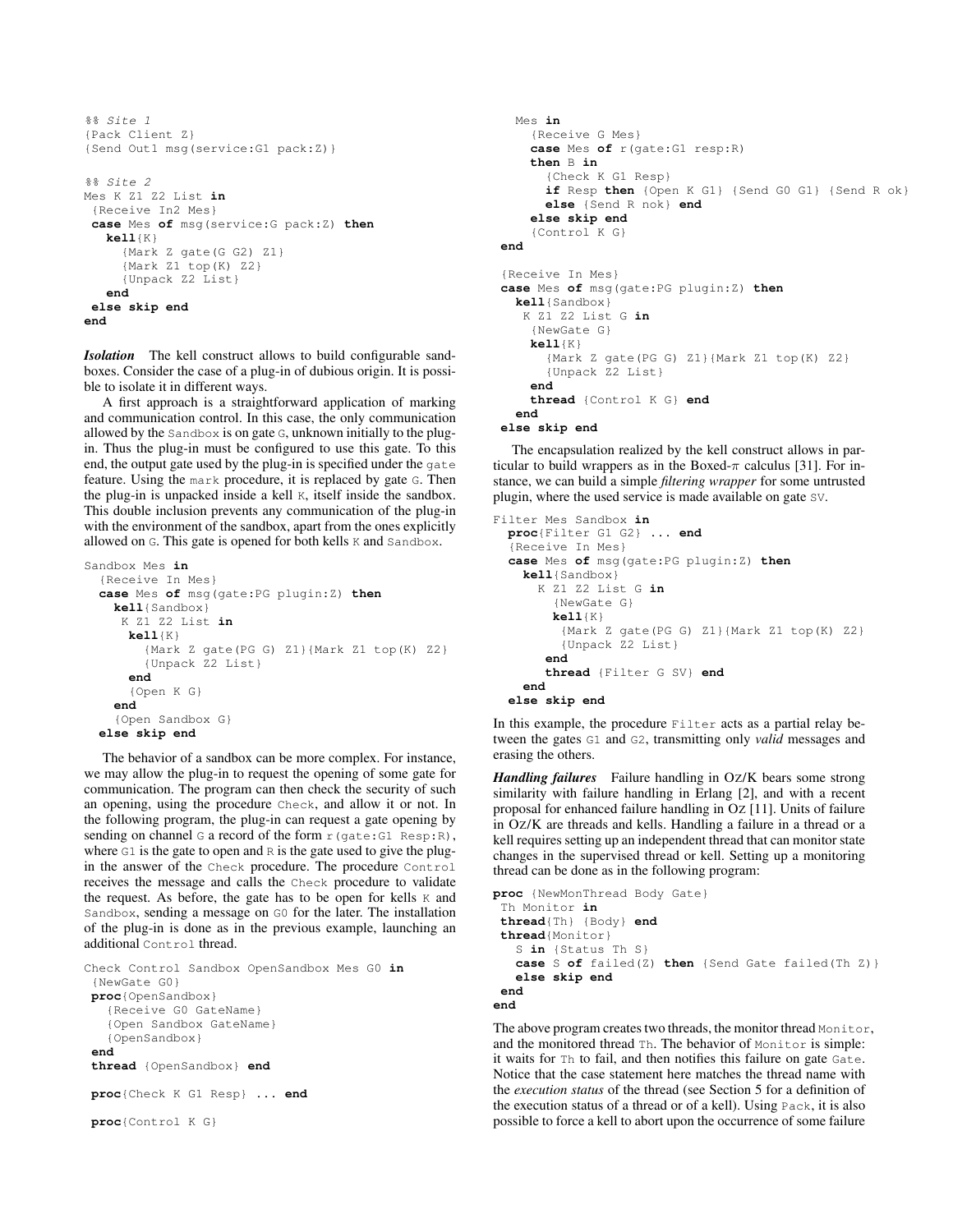in one of its threads, thereby obtaining a similar effect to *process linking* in Erlang, which causes a group of Erlang processes to fail together if one of the processes in the group fails. In our case, we can link threads by placing them in a kell and setting up an appropriate monitoring structure. This is illustrated by the following fragment, where two threads are linked in a kell, which is aborted as soon as one the two threads fails:

```
K Gate Mes Z in
 {NewGate Gate}
kell{K}
   {NewMonThread Body1 G} {NewMonThread Body2 G}
 end
 {Receive G Mes}
 case Mes of failed(T Z) then
   {Pack K Z} {Send MG failed(K Z)}
 else skip end
```
Note also that when the kell K fails, a failure message is sent on the monitoring gate MG. This illustrates how kells can be monitored for failure as well.

### 5. Operational semantics

To facilitate comparison and cross-reference, we adopt for the OZ/K semantics the same approach as that in Chapter 13 of [34]. The OZ/K operational semantics is given in terms of a reduction relation  $\rightarrow \subseteq$  (Store  $\times$  Task)<sup>2</sup>. We call *execution structure* an element of  $Store \times Task$ , i.e. a pair consisting of a store and a task. We assume given the following infinite countable and mutually disjoint sets: Ident, the set of variable identifiers, Var the set of logical variables, Name the set of names, Atom the set of atoms.

*Statements.* For the purpose of the presentation of the operational semantics, we consider extended statements where logical variables can be substituted to some or all variable identifiers in a statement S. The effect of such a substitution is defined classically, the binding constructs including variable introduction, procedure definition, and pattern matching.

Tasks. The set of tasks, Task, consists of elements  $T$  given by the following grammar (where  $\tau$  denotes a thread name):

| $\mathcal{T} ::= \tau T \mid \mathcal{T} \mathcal{T}$ | tasks         |
|-------------------------------------------------------|---------------|
| $T ::= \langle \rangle   \langle S   T \rangle$       | thread stacks |

Intuitively, a task  $T$  is a set (parallel composition) of named threads  $\tau T$ 

*Stores.* A store consists of a conjunction (noted  $\wedge$ ) of primitive assertions. Primitive assertions comprise:

- Variable bindings, of the form  $x = M$ , where x is a variable and M can either be  $\perp$ , meaning that x is unbound, or some value (integer, atom, name, record, or packed value).
- Name bindings, of the form  $\xi : N$ , where N is some semantical value such as a procedure, a gate, or a kell.
- $\bullet$  Additional assertions, of the form  $pred(...)$ , where pred is some predicate qualifying or relating names or variables. For instance,  $\texttt{read}(r)$  means that r is a read-only variable.

A packed value pack $(\kappa, \mathcal{T}, \sigma, \mu)$  consists of four elements: the name  $\kappa$  of the kell that has been packed, a suspended thread set  $\mathcal{T}$ , its associated store  $\sigma$ , and the set of names  $\mu$  that have been *marked* with a call to the procedure Mark: these names must not be changed during unpacking.

A name binding  $\tau$ : thread(x) refers to a thread named  $\tau$ , whose *execution status* is given by the variable x. While the thread is running, variable  $x$  remains unbound. If the thread terminates normally, then  $x$  becomes bound to the value terminated. If the thread fails because of an uncaught exception,  $x$  becomes bound to a failed value of the form  $\texttt{failed}(y)$ , where y is the exception that caused the thread to fail. The status of a thread K can be obtained using the statement {Status K X}, which returns the status of K in variable x. A name binding of the form  $\kappa$ : kell $(\pi, x)$  states that  $\kappa$  is a kell name. In this statement,  $\pi$  is a set of pairs of the form  $\kappa' \cdot \gamma$ , defining that the gate  $\gamma$  is open for the child-kell  $\kappa'$ . The variable  $x$  defines the execution status of the kell: it is either unbound when kell is *active* or bound to the value packed when the kell is passivated.

The predicate  $in(\kappa, \kappa')$  indicates that the kell  $\kappa'$  is located inside kell  $\kappa$ . The predicate  $\text{inth}(\kappa, \tau)$  indicates that the thread  $\tau$  is located inside kell  $\kappa$ . We note  $\sigma \models \phi$ , where  $\phi$  is conjunction of primitive assertions, to indicate that  $\sigma = \sigma' \wedge \phi$ , for some  $\sigma'$ .

#### 5.1 Reduction relation

We can now define the reduction relation  $\rightarrow$  as the smallest relation that satisfies the set of inference rules given below, together with the inference rules in chapter 13 of [34] (that give the operational semantics of the OZ core).

To facilitate the comparison with the original OZ operational semantics, we use the same notational conventions as in [34], noting  $(T, \sigma) \rightarrow (T', \sigma')$  as  $\frac{T \parallel T'}{T}$  $\frac{1}{\sigma}$   $\frac{1}{\sigma'}$ . The reduction rules take the form of inference rules of the form

$$
\begin{array}{c|cc}\nT & T' & \text{if } C \\
\hline\n\sigma & \sigma'\n\end{array}
$$

where C is some condition on T,  $\sigma$ , T', and  $\sigma'$ .

Before giving the reduction rules<sup>4</sup>, we define informally some auxiliary functions and predicates. The appendix provides additional formal details. The function dom takes a store  $\sigma$  as parameter and returns the set of all the names and variables used in  $\sigma$ . The predicate  $\text{strict}_{\sigma}(v)$  is true if v is a *strict* value in the store  $\sigma$ . We extend this predicate on variables  $x$  and statements  $s$ . The predicate strict<sub> $\sigma$ </sub>(S, y) is true if all the free variables in extended statement s, except y, are strict. The assertion  $\operatorname{access}_{\sigma}(\gamma, \kappa, \kappa')$  means that gate  $\gamma$  is accessible for communication between the kells  $\kappa$  and  $\kappa'$ . For this to be true,  $\gamma$  must have been opened for communication for all the kells on the path that connects  $\kappa_1$  and  $\kappa_2$  in the kell tree, unless they are separated by at most one kell boundary. The function  $\texttt{grant}_{\sigma}$  associates to the pair of variables  $(k, g)$  a set: the singleton pair corresponding to their names if  $k$  denotes a kell and  $g$  denotes a gate, and  $\emptyset$  otherwise. The last auxiliary functions are subk<sub> $\sigma$ </sub> and  $\texttt{subth}_{\sigma}$ :  $\texttt{subth}_{\sigma}(\kappa)$  returns the set of names of all the threads contained by the kell  $\kappa$  and all its descendant kells,  $\text{subk}_{\sigma}(\kappa)$  returns the set of names of all the descendant kells of kell  $\kappa$ .

*Contextual rules* The contextual rules define reductions under parallel task contexts and for equivalent configurations. For lack of space, we only give the rule pertaining to parallel contexts.

$$
[\text{PAR}] \begin{array}{c||c|c} T_1 & T_2 & T_1' & T_2 \\ \hline \sigma & \sigma' & \sigma' \end{array} \text{ if } \begin{array}{c||c} T_1 & T_1' & T_2' \\ \hline \sigma & \sigma' & \sigma' \end{array}
$$

*Kell abstraction* The rules pertaining to the kell abstraction deal with the creation and the replacement of kells. The rule for kell creation is given below.

$$
\text{[NEWK]} \xrightarrow{\tau \text{(\textbf{kel1}\{y\} \ S \ \textbf{end} \ T\}} \xrightarrow{\tau \ \text{d} \ \tau \ \text{d} \ \text{d} \ \text{d} \ \text{d} \ \text{d} \ \text{d} \ \text{d} \ \text{d} \ \text{d} \ \text{d} \ \text{d} \ \text{d} \ \text{d} \ \text{d} \ \text{d} \ \text{d} \ \text{d} \ \text{d} \ \text{d} \ \text{d} \ \text{d} \ \text{d} \ \text{d} \ \text{d} \ \text{d} \ \text{d} \ \text{d} \ \text{d} \ \text{d} \ \text{d} \ \text{d} \ \text{d} \ \text{d} \ \text{d} \ \text{d} \ \text{d} \ \text{d} \ \text{d} \ \text{d} \ \text{d} \ \text{d} \ \text{d} \ \text{d} \ \text{d} \ \text{d} \ \text{d} \ \text{d} \ \text{d} \ \text{d} \ \text{d} \ \text{d} \ \text{d} \ \text{d} \ \text{d} \ \text{d} \ \text{d} \ \text{d} \ \text{d} \ \text{d} \ \text{d} \ \text{d} \ \text{d} \ \text{d} \ \text{d} \ \text{d} \ \text{d} \ \text{d} \ \text{d} \ \text{d} \ \text{d} \ \text{d} \ \text{d} \ \text{d} \ \text{d} \ \text{d} \ \text{d} \ \text{d} \ \text{d} \ \text{d} \ \text{d} \ \text{d} \ \text{d} \ \text{d} \ \text{d} \ \text{d} \ \text{d} \ \text{d} \ \text{d} \ \text{d} \ \text{d} \ \text{d} \ \text{d} \ \text{d} \ \text{d} \ \text{d} \ \text{d} \ \text{d} \ \text{d} \ \text{d} \ \text{d} \ \text{d} \ \text{d} \ \text{d} \ \text{d} \ \text{d} \ \text{d} \ \text{d} \ \text{d} \ \text{d} \ \text{d} \ \text{d} \ \text{d} \ \text{d} \ \text{d} \ \text{d} \ \text{d} \ \text{d} \ \text{d
$$

<sup>&</sup>lt;sup>4</sup> For lack of space, we only give the main rules. Rules which have been left out, which can be found in the full paper [?], include the rule for kell replacement, the rules that cater to various exception conditions – in particular dynamic typing errors –, the rule of thread creation, the rule for Status, and rules that give access to certain names held in a packed value.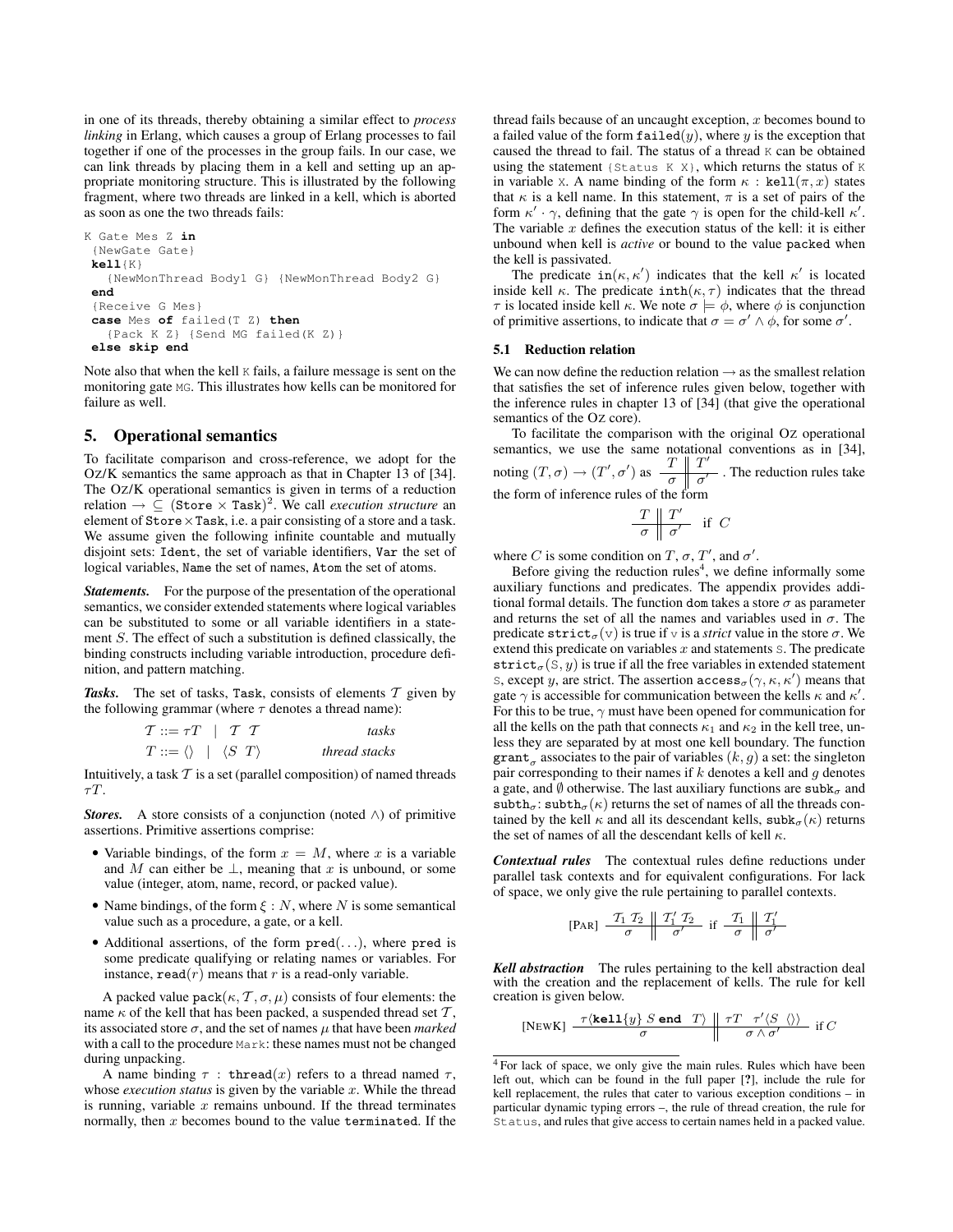$C \equiv \kappa', \tau', w, r \not\in \text{dom}(\sigma) \land \text{strict}_\sigma(S, \{y\}) \land y = \bot \land \text{inth}(\kappa, \tau)$  $\sigma'\equiv y=\kappa'\wedge\kappa':\texttt{kell}(\emptyset,w)\wedge\texttt{read}(w)\wedge\tau':\texttt{thread}(r)\wedge\texttt{read}(r)$  $\wedge \, \text{inth}(\kappa', \tau') \wedge \text{in}(\kappa, \kappa')$ 

*Gate abstraction* The rule for the creation of new gates follows.

[NEWG] 
$$
\frac{\tau(\{\text{NewGate } x\} \ T)}{\sigma} \quad \sigma \land x = \gamma \land \gamma : \text{gate}
$$

$$
\text{if } \gamma \notin \text{dom}(\sigma) \land \sigma = x = \bot
$$

The rule COM below governs communication through gates.

[COM]  
\n
$$
\frac{\tau\langle \{\text{Send } g \ x\} \ T \rangle \ \tau'\langle \{\text{Receive } h \ y\} \ T' \rangle \parallel \tau T \ \tau' T' \ \text{if } C \ \sigma \land y = x \text{ if } C
$$
\n
$$
C \equiv \text{strict}_{\sigma}(x) \land \text{access}_{\sigma}(\gamma, \kappa, \kappa')
$$
\n
$$
\land \sigma \models y = \bot \land g = \gamma \land h = \gamma \land \gamma : \text{gate}
$$
\n
$$
\land \sigma \models \text{inth}(\kappa, \tau) \land \text{inth}(\kappa', \tau')
$$

*Opening and closing* The next two rules define the semantics of operations Open and Close.

[OPEN] 
$$
\frac{\tau\langle \{\text{Open } k \ g\} \ T \rangle}{\sigma \wedge \kappa : \text{kell}(\pi, w) \parallel \sigma \wedge \kappa : \text{kell}(\pi \cup \text{grant}_{\sigma}(k, g), w)}
$$
  
if grant <sub>$\sigma$</sub> (k, g)  $\neq \emptyset \wedge \sigma \models \text{inth}(\kappa, \tau)$ 

$$
\begin{array}{c|c|c} & \texttt{[CLOSE]} & \tau \{\{\texttt{Close }k\ g\}\ T \} & \tau T \\ \hline \sigma \wedge \kappa: \texttt{kell}(\pi, w) & \sigma \wedge \kappa: \texttt{kell}(\pi \setminus \texttt{grant}_{\sigma}(k, g), w) \\ & \text{if } \texttt{grant}_{\sigma}(k, g) \neq \emptyset \wedge \sigma \models \texttt{inth}(\kappa, \tau) \end{array}
$$

*Packed values* The operation Mark allows to modify a packed value, by replacing a gate, a procedure, or the top level kell in the packed value, with an existing gate, an existing procedure, or an existing kell, respectively. We only present below the rule concerning the replacement of gates. The rules concerning the replacement of the top level kell or a procedure in the packed value are similar.

[MARKG] 
$$
\frac{\tau\{\text{Mark } z \text{ gate}(x \ y) \ p\} \ T\} \parallel \tau T}{\sigma} \text{ if } C
$$
  

$$
C \equiv \sigma \models \phi \land p = \bot \land \sigma'' \models \gamma : \text{gate} \qquad \theta = \{\gamma \to \gamma'\}
$$
  

$$
\phi \equiv z = \text{pack}(\omega, T, \sigma'', \mu) \land x = \gamma \land \gamma : \text{gate } \land y = \gamma' \land \gamma' : \text{gate}
$$
  

$$
\sigma' \equiv p = \text{pack}(\omega, T\theta, \sigma''\theta, \mu \cup \{\gamma'\})
$$

*Packing* The rule for packing is given below. Notice that packing implies passivating the target kell, together with all of its subkells. Packing produces a *packed value*, which encapsulates the part of the current execution structure corresponding to the target kell. The set of marks of the resulting packed value is initially empty.

$$
[PACK] \begin{array}{c|c} \tau \langle \{ \text{Pack } x \ y \} \ T \rangle & \tau_1 T_1 \dots \tau_n T_n \parallel & \tau T \\ \hline \sigma & \sigma \end{array} \text{ if } C
$$
\n
$$
C \equiv \text{subth}_{\sigma}(\kappa) = \{\tau_1, \dots, \tau_n\} \wedge \text{subk}_{\sigma}(\kappa) = \{\kappa_1, \dots, \kappa_m\}
$$
\n
$$
\wedge \sigma \models \bigwedge_{i=1}^m \phi_i \wedge y = \bot \wedge \text{inth}(\kappa', \tau) \wedge \kappa' : \text{kell}(\pi', z') \wedge z' = \bot \wedge \phi
$$
\n
$$
\phi \equiv x = \kappa \wedge \kappa : \text{kell}(\pi, z) \wedge z = \bot \wedge \text{in}(\kappa', \kappa)
$$
\n
$$
\phi_i \equiv \kappa_i : \text{kell}(\pi_i, w_i) \wedge w_i = \bot
$$
\n
$$
\sigma' \equiv \bigwedge_{i=1}^m w_i = \text{packed} \wedge y = \text{pack}(\kappa, \mathcal{T}, \sigma, \emptyset) \wedge z = \text{packed}
$$
\n
$$
\mathcal{T} \equiv \tau_1 T_1 \dots \tau_n T_n
$$

The rule for unpacking is given below. Unpacking creates an execution structure which is similar to the packed one, except all the variables and all the non-marked names in the packed structure are renamed (substitution  $\theta$  below) to avoid any potential conflict

between the current store,  $\sigma$ , and the packed one,  $\sigma'$ . In addition, unpacking returns a tuple whose elements are pairs of the form  $(\xi, \theta(\xi))$ , where  $\xi$  is a name in the packed store  $\sigma'$  and  $\theta(\xi)$  is the corresponding new name after unpacking. Condition C implies a renaming of the top-level kell so that it becomes that of the current kell. Care must be taken if the top kell in the packed value has been previously marked: in this case, the top-level kell in the packed value must match the current kell. Finally,  $\tan_{\sigma'}(\mathcal{T})$  denotes all the children kells of kell  $\kappa'$  in task  $\mathcal{T}$ .

$$
\text{[UNPACK]} \begin{array}{c|c|c} \tau \langle \{\text{Unpack } y \ x \} \ T \rangle & \tau \ T \ \hline \sigma & \sigma \end{array}
$$
\n
$$
\begin{array}{c|c|c} \tau \langle \text{[Unpack } y \ x \} \ T \rangle & \tau \end{array}
$$

$$
\begin{aligned} C &\equiv \sigma \models \kappa: \text{kell}(\pi,z) \land x = \bot \land y = \text{pack}(\kappa',T,\sigma',\mu) \land \text{inth}(\kappa,\tau) \\ &\land (\sigma' \equiv \sigma'' \land \kappa': \text{kell}(\pi',z')) \land (\kappa' = \kappa \implies \pi = \pi' \land z = z') \\ &\land (\text{dom}(\theta) = \text{dom}(\sigma') \setminus \mu) \land \forall l \in \text{ran}(\theta), l \not\in \text{dom}(\sigma \land \sigma') \\ &\land \theta' = \{\kappa' \rightarrow \kappa\} \\ &\sigma'' \equiv \bigwedge_{\eta \in \text{thr}_{\sigma'}(\mathcal{T})} \text{in}(\kappa,\eta\theta) \land x = \text{n}((\xi_1 \ \theta(\xi_1)) \dots (\xi_n \ \theta(\xi_n))) \land \sigma''\theta\theta' \end{aligned}
$$

#### 5.2 OZ/K properties

We give here two properties of the OZ/K operational semantics. We let  $\rightarrow^*$  denote the reflexive and transitive closure of the reduction relation  $\rightarrow$ . We say that an execution structure  $(\sigma, \mathcal{T})$  results from the execution of an OZ/K statement, if there exists a OZ/K statement S such that  $(\sigma_0, \tau \langle S \rangle) \rightarrow^* (\sigma, \mathcal{T})$ , where  $\sigma_0 \equiv \tau$ : thread(w)  $\wedge$  inth( $\top$ ,  $\tau$ ), and  $\top$  is the name of the top-level kell (i.e. the root of the kell tree). We say that a set of threads T belongs to a kell  $\kappa$  if for all names  $\tau$  of threads in T, we either have  $\text{inth}(\kappa, \tau)$  or  $\text{inth}(\kappa', \tau)$ , where  $\kappa'$  is a descendant kell of the kell  $\kappa$ . We note  $v(T, \sigma)$  the set of variables in store  $\sigma$ that are reachable by  $T$ .

The first proposition establishes the separation property for OZ/K computation. It asserts that two distinct kells in an execution structure cannot hold references to the same unbound variable (either directly, or indirectly, through cells, procedures, etc).

PROPOSITION 1. *Assume*  $(\mathcal{T}, \sigma)$ *, with*  $\mathcal{T} \equiv \mathcal{T}_1 \mathcal{T}_2 \mathcal{T}'$ *, is an execution structure that result from the execution of an* OZ/K *statement, where*  $T_1$  *belongs to kell*  $\kappa_1$ *,*  $T_2$  *belongs to kell*  $\kappa_2$ *, and*  $\kappa_1 \neq \kappa_2$ *. If*  $\sigma = \sigma' \wedge x = \bot$ , for some  $\sigma'$ , and  $x \in \mathsf{v}(\mathcal{T}_1, \sigma)$ , then  $x \notin \mathsf{v}(\mathcal{T}_2, \sigma)$ .

The second proposition asserts a form of *perfect firewall* property for OZ/K, namely, that there exists an execution structure where a task can be completely isolated from the rest of the other tasks in the execution structure. Let  $(\mathcal{T}, \sigma)$  be an execution structure. We say that  $\kappa$  *appears at the top level* in  $(\mathcal{T}, \sigma)$ , if  $\sigma =$  $\sigma' \wedge \text{in}(\top,\kappa)$ , for some  $\sigma'$ . We also say that  $\kappa$  is *not referenced in* T if there exists no variable x such that  $x \in \nu(T, \sigma)$  and  $\sigma = \sigma' \wedge x = \kappa$ , for some  $\sigma'$ .

PROPOSITION 2. Let  $(T \ T_{\kappa}, \sigma)$  be an execution structure that *results from the execution of an* OZ/K *statement, where:* κ *appears at the top level;*  $T_{\kappa}$  *is the set of all threads that belong to*  $\kappa$ *;* κ *is not referenced in* T *; there is no thread named* τ *such that*  $\sigma \models \texttt{inth}(\kappa, \tau)$ *; and*  $\sigma = \sigma_0 \wedge \kappa$  : kell $(\emptyset, w)$ *, for some*  $\sigma_0, w$ *. The reductions possible from*  $\langle \sigma, T \ T_n \rangle$  *can only be of one of the following two forms:*

$$
\begin{array}{c||c|c|c}\n\hline\n\mathcal{T} & \mathcal{T}_{\kappa} & \mathcal{T}' & \mathcal{T}_{\kappa} \\
\hline\n\sigma & \sigma' & \sigma & \sigma \\
\hline\n\end{array} \quad or \quad \begin{array}{c||c|c|c}\n\mathcal{T} & \mathcal{T}_{\kappa} & \mathcal{T} & \mathcal{T}_{\kappa} \\
\hline\n\sigma & \sigma' & \sigma' \\
\hline\n\end{array}
$$

where  $\mathcal{T}'_\kappa$  is the set of threads that belong to  $\kappa$  in execution structure  $(T \t T_{\kappa}^{\prime\prime}, \sigma^{\prime})$ , and  $\sigma^{\prime}$  is such that there is no  $\tau$  such that  $\sigma^{\prime} \models$  $\int \int_{0}^{R} \int_{0}^{R} f(x, \tau) f(x, \tau) dx \, d\sigma' = \sigma'_0 \wedge \kappa : \text{kerl}(\emptyset, w)$ , for some  $\sigma'_0$ .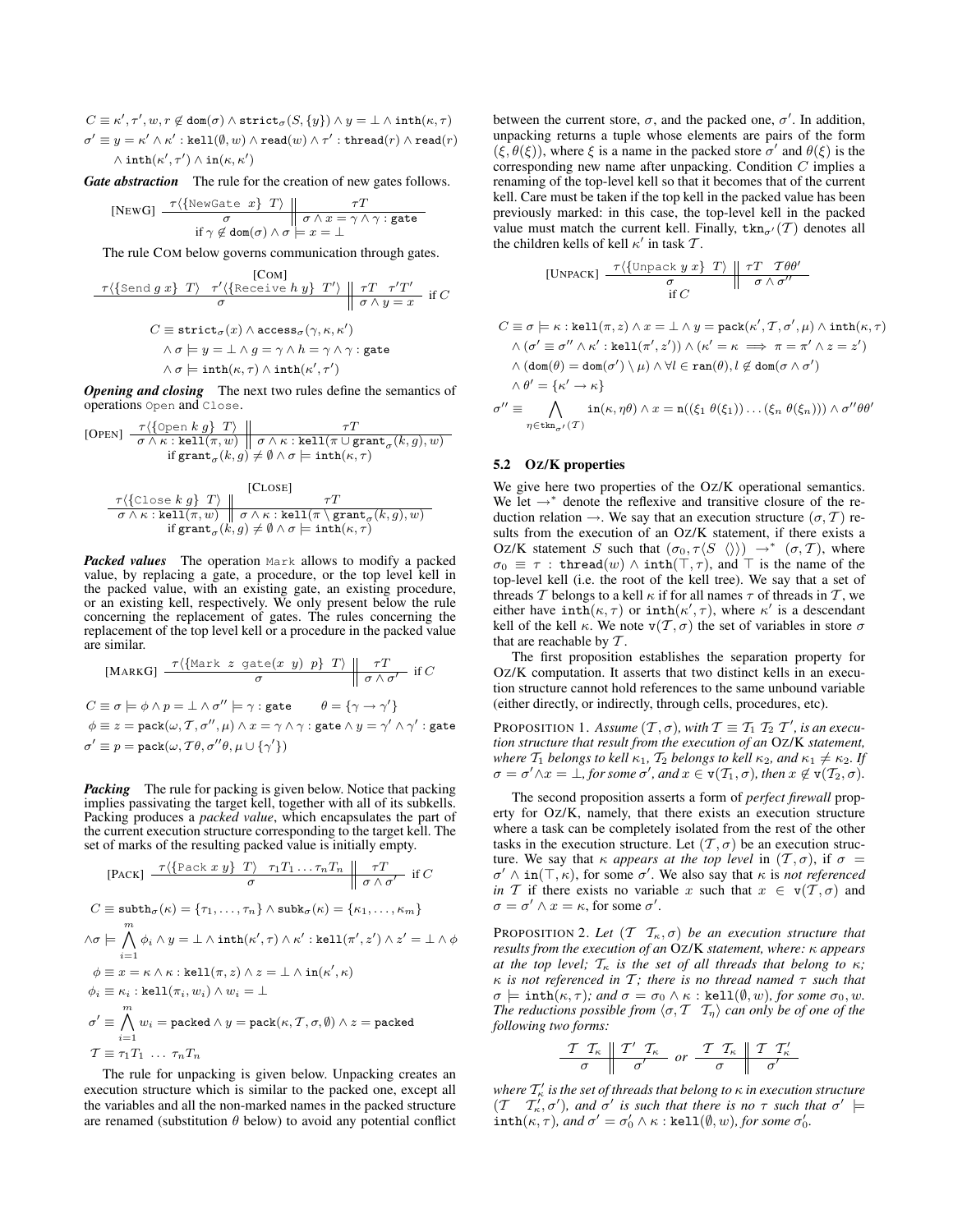Informally, if we denote by  $\kappa[T]$  a task T whose threads belong to  $\kappa$ , the proposition asserts that a kell structure of the form  $\kappa[\kappa_1|\mathcal{T}_1] \dots \kappa_n|\mathcal{T}_n|$  at the top level, where  $\kappa$  is not referenced outside of  $\kappa$ [...] (and thus cannot be packed), constitutes a perfect firewall for the tasks  $\mathcal{T}_1, \ldots, \mathcal{T}_n$ . This can be understood intuitively since there is no thread in kell κ (condition *there is no thread named*  $\tau$  *such that*  $\sigma \models \text{inth}(\kappa, \tau)$  that can act as a relay of communication between threads in  $\mathcal{T}_1, \ldots, \mathcal{T}_n$  and the outer environment, and since there is no gate opened in  $\kappa$  for such communication (condition  $\sigma = \sigma_0 \wedge \kappa : \text{kerl}(\emptyset, w)$ ).

### 6. Related work

OZ/K is related to work in several areas: programming languages, architecture description languages, process calculi with localities, and component-based programming models. Here we consider only related work on programming languages. A more detailed analysis of related work is available in the full paper [?].

The reference language for open programming is the Java language [4], with its comprehensive environment. However, Java still suffers from important limitations in relation to open programming: limited form of modules and marshalling, no serialization of code, no generic pickling mechanism, dynamic linking and sandboxing available through complex APIs with no formal semantics.

A few programming languages are built around a notion of locality, notably JoCaml [13], Nomadic Pict [35], O'Klaim [5], ULM [7]. None of these languages provide the ability to build sandboxes with strong isolation properties as OZ/K provides. Except for Jo-Caml (which supports hierarchical localities and strong mobility), localities in these languages essentially represent execution sites.

ArchJava [1] and Classages [20] consider a notion of component close to that of OZ/K, and which allows an explicit control other component communications (through notions of connectors). However, in contrast to OZ/K, ArchJava or Classages components are not units of fault isolation, and rely on the underlying class loading Java mechanisms for handling code modules and shipping code. As a result, AchJava and Classages do not properly support strong mobility, and they do not provide the ability to build proper sandboxes, as OZ/K does.

Alice [23] and Acute [29], target open programming, with its whole range of issues. Alice can be understood as an extension of Standard ML [22] that offers higher-order modules, packages (essentially, an extension of the notion of dynamics, which combines a higher-module with its dynamic signature), pickles (marshalled forms of packages), components, and concurrency with futures and laziness. The Alice notion of component (or dynamic module) can be understood, following [23] as a function, taking packages as arguments (imports), and that evaluates to a package (containing the export module). The Alice notions of packages, pickles and components, formalize, in a strongly typed setting, similar notions of notions of functors and pickles that appear in OZ. Still, compared to OZ/K, Alice does not provide support for passivation, and support for isolation and sandboxing in Alice, is as limited as in OZ.

Acute is also a language in the ML family, with extensive support for open distributed programming in a strongly typed setting, including explicit marshalling, dynamic linking, dynamic modules, support for versioning constraints, support for concurrency through threads, and even a form of passivation through the ability to thunkify running threads. Acute also introduces the notion of *mark* to control the extent of dynamic linking in module. Compared to OZ/K, Acute does not provide support for programmable sandboxing and isolation, and it supports open programming through a relatively complex set of mechanisms that are subsumed in OZ/K by a smaller set of constructs (namely via *kells*, *gates*, and *packing*).

The Sing# language [12], developed as part of the Microsoft Singularity operating system, that extends the C# programming language with isolated processes and asynchronous message passing communication. Processes in Sing# are isolated by virtue of their code being unmodifiable at run-time, and by communicating only through message passing with other processes. However, Sing# does not provide the sandboxing and capabilities of OZ/K, nor its dynamic update capabilities.

Our work on OZ/K is also related to work on OZ. The notion of locality can be seen as a generalization of the notion of computation space in Oz, introduced by C. Schulte to program constraint services. An attempt at exploiting a locality concept inspired by the Kell calculus was made in [17]. In this paper, localities (named "membranes") are finer grained than kells in OZ/K, but they are used only for communication control (confinement), and do not constitute units of failure isolation, or of passivation. The kell construct in OZ/K seems in line with the proposed design guidelines for a *secure* OZ, presented in [32].

Like OZ, OZ/K is an essentially untyped language. This is in contrast to most of the languages cited above, which are statically typed (with forms of *dynamics* for some, such as Acute and Alice). Static type checking has well-known advantages, however an untyped setting provides more flexibility when trying to combine different forms of programming, as OZ and OZ/K attempt to do. Actually, OZ/K demonstrates that it is possible to achieve strong isolation and proper sandboxing of untrusted components without relying on static type checking.

# 7. Conclusion

We have presented OZ/K, a kernel language for open distributed programming, that extends the OZ computation model with localities and passivation, and its formal operational semantics. Introducing localities and passivation in OZ brings several benefits, chief among them is the ability to interpret, with a compact set of constructs, related notions such as modules, pickles, components, while providing strong sandboxing capabilities.

Much work remains ahead, however. First, one could improve the connection between loclaity constructs and OZ constructs, notably sharing logical variables between localities. How this can be done without sacrificing isolation remains to be seen. Apart from developing an efficient implementation, one of our ongoing work is to define higher-level abstractions for component-based programming, typically along the lines of object-oriented programming support in Oz (abstractions defined as syntactic sugar on the kernel language). The full paper [?] provide some indication by proposing an interpretation in OZ/K of the FRACTALreflective component model [8]. Another issue concerns support for dynamic reconfiguration. The passivation construct in OZ/K only constitutes a first basis, which needs to be completed with capabilities for analyzing and manipulating packed values. This should involve introspection capabilities for packed values, some form of multistage programming, and probably the development of an updateability analysis, e.g. along the lines of [33].

*Acknowledgments* This research has been partially funded by the European Commission FP6 IST Project Selfman, and FP6 NoE CoreGrid. The paper has benefited from useful comments from anonymous reviewers and Peter Van Roy, Yves Jaradin, Raphaël Collet, Per Brand and Seif Haridi.

#### References

- [1] J. Aldrich, C. Chambers, and D. Notkin. Architectural Reasoning in ArchJava. In Springer, editor, *Proceedings 16th ECOOP*, volume 2374 of *LNCS*, 2002.
- [2] J. Armstrong. *Making reliable distributed systems in the presence of software errors*. PhD thesis, KTH, Stockholm, Sweden, 2003.